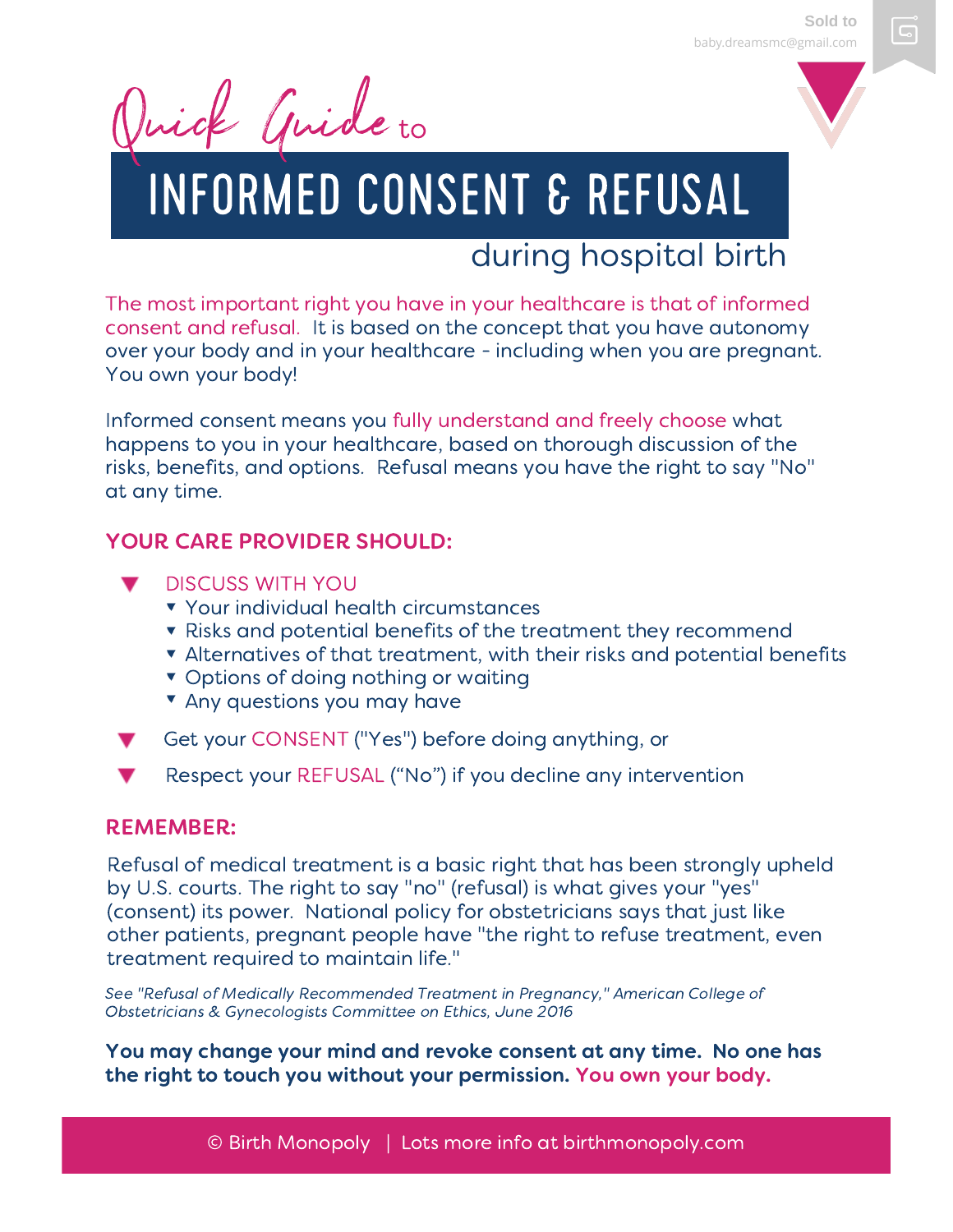

### BE AN EMPOWERED CONSUMER! Communication in the Hospital

Even the most informed parents may find an unfamiliar medical setting intimidating. Some people report "freezing up" when faced with a decision or pressure from care providers. To help you prepare, here are some suggestions for communication in the hospital.

Practice, practice, practice. Make a plan about communicating and collaborating in the birth room, and practice by role-playing with your doula, if you have one, and partner or support person. There are many ways to say, "No, thank you," respectfully and politely. Practice saying "No," "What other options are there?" and "Please give us some time to discuss and decide," in a way that feels good to you and your partner. Practice what you and your partner will say in different possible scenarios. A partner who is empowered to use their voice can be a very effective advocate for the birthing person.

Set the tone with love and humanity. Immediately set up a rapport with your care team with a basket of snacks or chocolates. Introduce yourself to and make a human connection with every person who enters the room. Make it clear that you are on the same team, and you give respect and expect it.

#### Try this:

No, thank you! (Say this in every possible combination there is!)

Thank you. Could my partner and I have a minute or two alone to discuss our options?

I promise I'm not trying to make your job difficult, but is there any way we could  $\qquad$  ?

Thank you so much! We just need a little bit of time to talk.

Thanks again for your help--we are happy to sign a waiver that we've declined that procedure.

My partner is scared and I don't want them to be upset. What can we do?

My wife really needs some help right now. Can you help us?

If the situation is becoming urgent, or you are not being heard:

We'd like to see that policy in writing, please.

I do not consent./She does not consent.

Please do not touch me/her. (Only the laboring person has the right to accept to or refuse treatment, but the partner may help by affirming their wishes.)

Please ask the patient advocate/liaison/chaplain to join us for this conversation.

Please document in the medical record that you intend to force me/my partner to have an intervention I have/she has declined.

Please notify your legal department immediately about this situation.

Cut and tape to the back of your or your partner's drivers license or phone

- B What are the Benefits?
- R What are the Risks?
- A What are the Alternatives?
- N What if we do Nothing?
- D Discuss and Decide

Copyright 2020 BirthMonopoly.com